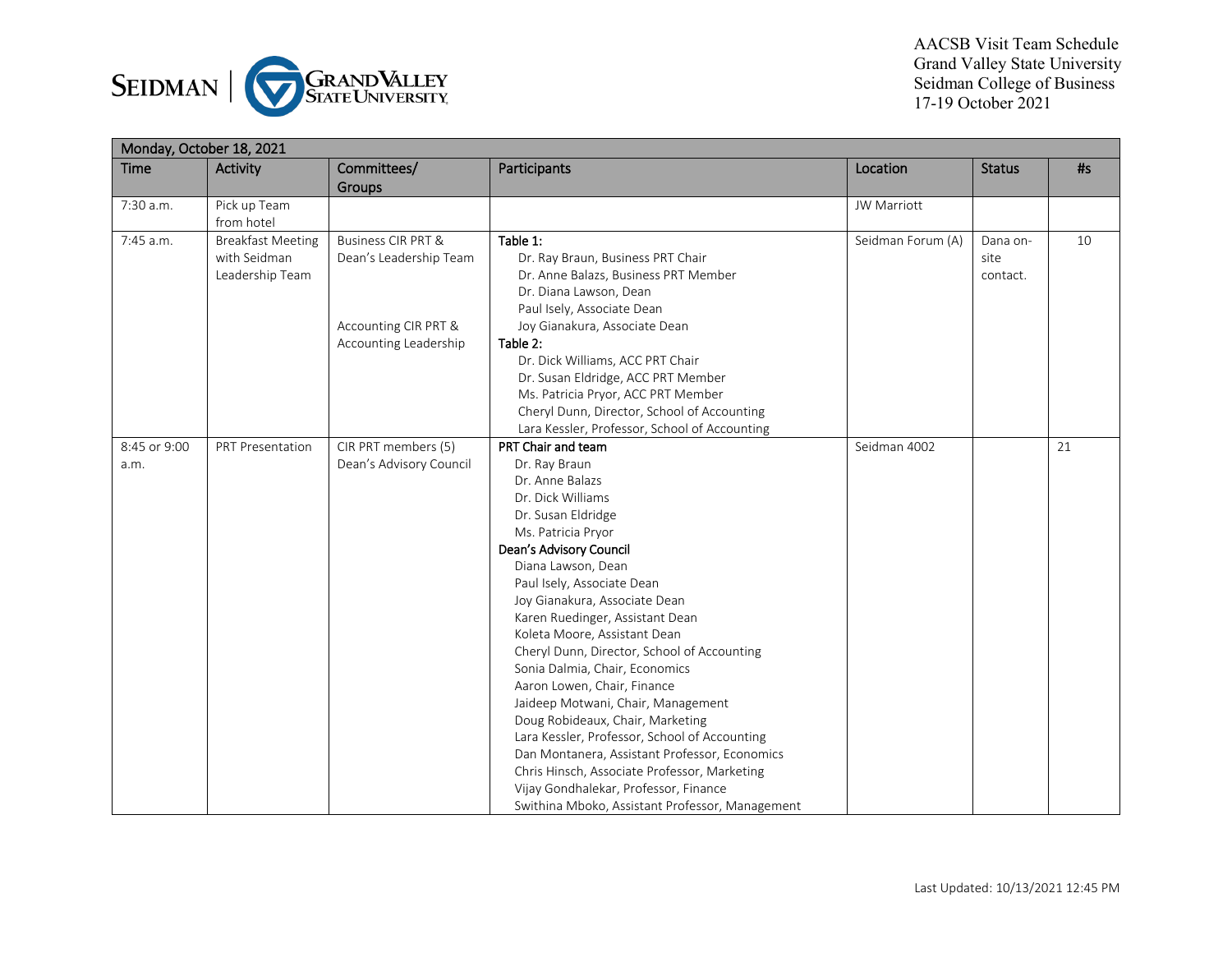

| $9:30 - 10:15$<br>a.m. | Strategic<br>Management and<br>Innovation | <b>Business PRT</b><br><b>Strategic Planning Group</b><br>(2)<br>Unit heads (4)                                                                                                    | Dr. Ray Braun, Business PRT Chair<br>Dr. Anne Balazs, Business PRT Member<br>Sue Edwards, Associate Professor, Finance<br>Karen Ruedinger, Assistant Dean<br>Sonia Dalmia, Professor & Chair Economics<br>Aaron Lowen, Professor & Chair Finance<br>Jaideep Motwani, Professor & Chair Management<br>Doug Robideaux, Associate Professor & Chair Marketing                                                                                                                                                                                                                                                                                                                                                                                                                            | Seidman 4002               | 8  |
|------------------------|-------------------------------------------|------------------------------------------------------------------------------------------------------------------------------------------------------------------------------------|---------------------------------------------------------------------------------------------------------------------------------------------------------------------------------------------------------------------------------------------------------------------------------------------------------------------------------------------------------------------------------------------------------------------------------------------------------------------------------------------------------------------------------------------------------------------------------------------------------------------------------------------------------------------------------------------------------------------------------------------------------------------------------------|----------------------------|----|
| 9:30-10:15<br>a.m.     | Strategic<br>Management and<br>Innovation | <b>ACC PRT</b><br>Accounting Strategic<br>Planning Committee (6)<br>Unit head (Cheryl)                                                                                             | Dr. Dick Williams, ACC PRT Chair<br>Dr. Susan Eldridge, ACC PRT Member<br>Ms. Patricia Pryor, ACC PRT Member<br>Cheryl Dunn, Director, School of Accounting<br>Lara Kessler, Professor, School of Accounting<br>Richard Schneible, Assistant Professor, Accounting<br>John Brignall, Assistant Professor, Accounting<br>Chris Harper, Affiliate Faculty of Practice, Accounting<br>Kelly Timmer, Affiliate Faculty of Practice, Accounting                                                                                                                                                                                                                                                                                                                                            | Seidman 1013               | 9  |
| 10:15-10:30            | <b>Break</b>                              |                                                                                                                                                                                    |                                                                                                                                                                                                                                                                                                                                                                                                                                                                                                                                                                                                                                                                                                                                                                                       | CIR Team Room<br>(Rm 3001) |    |
| 10:30-11:15<br>a.m.    | Learner Success                           | <b>Business PRT</b><br>Curriculum Revision task<br>force (undergrad & grad)<br>AOL Director &<br>committee<br>Tech in the classroom<br>group<br>Curriculum committee<br>Unit Heads | Dr. Ray Braun, Business PRT Chair<br>Dr. Anne Balazs, Business PRT Member<br><b>Curriculum Revision:</b><br>Sue Edwards (co-lead), Associate Professor, Finance<br>Michael DeWilde (co-lead), Professor, Management<br>George Chang, Professor, Finance<br>Brad Koch, Professor, Management<br>Mark Kubik, Affiliate Faculty of Practice, Marketing<br>Joe Little, Associate Professor, Marketing<br>Aaron Lowen, Professor & Chair, Finance<br>Dan Giedeman, Professor, Economics<br>Chris Harper, Affiliate Faculty of Practice, Accounting<br>Joy Gianakura, Associate Dean<br>Paul Isely, Associate Dean<br>AOL:<br>Sonia Dalmia (chair), Professor & Chair, Economics<br>David Centers, Affiliate Faculty of Instruction, Accounting<br>Tom Willey, Associate Professor, Finance | Seidman Forum B            | 25 |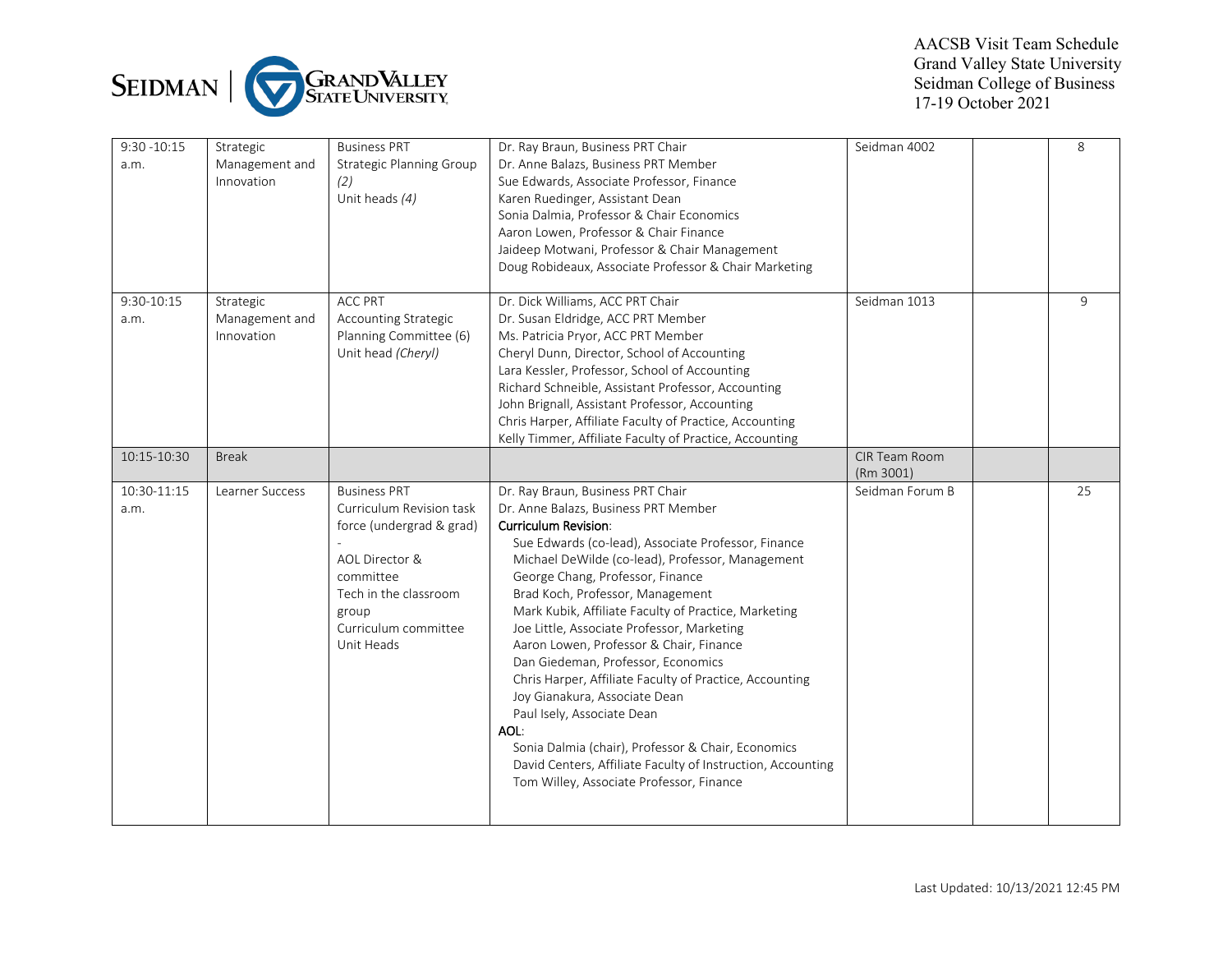

|                     |                                                    |                                                                                                                                      | Curriculum Comm.:<br>Xiangling Hu, Associate Professor, Management<br>Gerry Simons, Professor, Economics<br>Kevin Lehnert, Associate Professor, Marketing<br>Tech:<br>Kevin Barrons, Affiliate Faculty of Instruction,<br>Management<br>Pam Koch, Visiting Faculty, Management<br>Chris Gillespie, SAP Coordinator<br>Leslie Lynch, Affiliate Faculty of Practice, Management<br>Unit Heads:<br>Jaideep Motwani, Professor & Chair, Management<br>Doug Robideaux, Associate Professor & Chair Marketing                                                                                                                                                                                                       |                                     |         |
|---------------------|----------------------------------------------------|--------------------------------------------------------------------------------------------------------------------------------------|---------------------------------------------------------------------------------------------------------------------------------------------------------------------------------------------------------------------------------------------------------------------------------------------------------------------------------------------------------------------------------------------------------------------------------------------------------------------------------------------------------------------------------------------------------------------------------------------------------------------------------------------------------------------------------------------------------------|-------------------------------------|---------|
| 10:30-11:15<br>a.m. | Learner Success                                    | <b>ACC PRT</b><br>Accounting AOL<br>committee (3)<br>Accounting Curriculum<br>Committees (7)<br>Graduate Accounting<br>Committee (6) | Dr. Dick Williams, ACC PRT Chair<br>Dr. Susan Eldridge, ACC PRT Member<br>Ms. Patricia Pryor, ACC PRT Member<br>Neal Vandenberg, Assistant Professor, Accounting<br>Richard Schneible, Assistant Professor, Accounting<br>Paul Spindler, Visiting Faculty, Accounting<br>Cheryl Dunn, Director, School of Accounting<br>Marinus DeBruine, Associate Professor, Accounting<br>Bishal BC, Assistant Professor, Accounting<br>Randi Jang, Assistant Professor, Accounting<br>John Brignall, Assistant Professor, Accounting<br>Kelly Timmer, Affiliate Faculty of Practice, Accounting<br>Lara Kessler, Professor, Accounting<br>Mike Yuhas, Professor, Accounting<br>Mike Koerber, Visiting Faculty, Accounting | Seidman Forum A                     | 15      |
| 11:15-11:30         | <b>Break</b>                                       |                                                                                                                                      |                                                                                                                                                                                                                                                                                                                                                                                                                                                                                                                                                                                                                                                                                                               | CIR Team Room                       |         |
| 11:30-12:15         | Student Support<br>and Co-curricular<br>activities | <b>Business &amp; ACCT CIR PRT</b><br>together (5)<br>Joy Gianakura<br>Advisors<br>Career Services                                   | Dr. Ray Braun, Business PRT Chair<br>Dr. Dick Williams, ACC PRT Chair<br>Dr. Susan Eldridge, ACC PRT Member<br>Joy Gianakura, Associate Dean<br>Koleta Moore, Assistant Dean<br>Tami DeFouw, Assistant Director UG Advising<br>Travis Love, Academic Advisor<br>Lori Staggs, Career Center Advisor<br>Troy Farley, Director, Career Center                                                                                                                                                                                                                                                                                                                                                                    | Student Org Space<br>(Seidman 1023) | $10-12$ |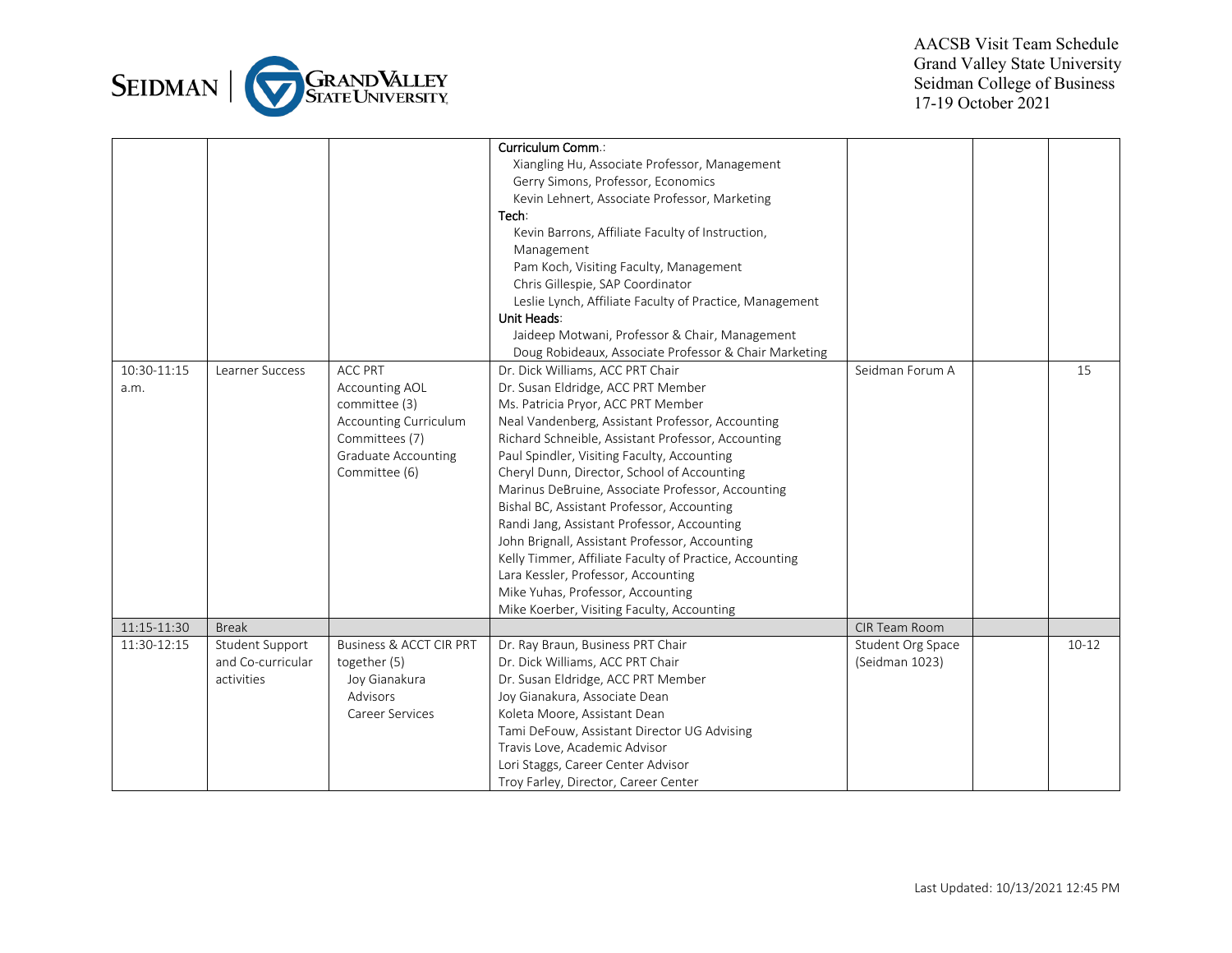

| 11:30-12:15         | <b>Center Directors</b>                                       | PRT Business & ACCT<br>SBDC (state & region),<br>VAGTC, KBEI, CEI, FOBI | Dr. Anne Balazs, Business PRT Member<br>Ms. Patricia Pryor, ACC PRT Member<br>J.D. Collins, Executive Director, SBDC - Lead Center<br>Ed Garner, Director, SBDC - West Region<br>Sonja Johnson, Executive Director, Van Andel Global<br><b>Trade Center</b><br>Michael DeWilde, Director, Koeze Business Ethics<br>Initiative<br>Shorouq Almallah, Director, Center for Entrepreneurship<br>& Innovation<br>Ana Gonzalez, Director, Family Owned Business Institute                                                                                                                                                                                                                         | Seidman 1013                                         |                     |
|---------------------|---------------------------------------------------------------|-------------------------------------------------------------------------|---------------------------------------------------------------------------------------------------------------------------------------------------------------------------------------------------------------------------------------------------------------------------------------------------------------------------------------------------------------------------------------------------------------------------------------------------------------------------------------------------------------------------------------------------------------------------------------------------------------------------------------------------------------------------------------------|------------------------------------------------------|---------------------|
| $12:15 - 1:15$      | Lunch with<br>undergrad and<br>grad students                  | Visit Team (5)<br>Students (14)                                         | Students - will arrange so accounting students sit with Acct<br>PRT                                                                                                                                                                                                                                                                                                                                                                                                                                                                                                                                                                                                                         | DeVos Center:<br>Meijer Regency<br>Room              | 5<br>14<br>students |
| $1:15-1:45$<br>p.m. | <b>Break</b>                                                  |                                                                         | Visit Team - All                                                                                                                                                                                                                                                                                                                                                                                                                                                                                                                                                                                                                                                                            | CIR Team Room                                        |                     |
| $1:45-2:45$<br>p.m. | Thought<br>Leaderships,<br>Engagement, and<br>Societal Impact |                                                                         | Dr. Ray Braun, Business PRT Chair<br>Dr. Anne Balazs, Business PRT Member<br>Dr. Dick Williams, ACC PRT Chair<br>Dr. Susan Eldridge, ACC PRT Member<br>Ms. Patricia Pryor, ACC PRT Member<br>Paul Isely, Associate Dean<br>Michael DeWilde, Professor, Management<br>Steven Dahlquist, Associate Professor, Marketing<br>Brett Crawford, Assistant Professor, Management<br>Ana Gonzalez, Assistant Professor, Management; Director,<br>Family Owned Business Institute<br>Valerie Good, Assistant Professor, Marketing<br>Jaideep Motwani, Professor & Chair, Management<br>Shorouq Almallah, Director, Center for Entrepreneurship &<br>Innovation<br>Faculty if they wish to participate | Seidman Forum B<br>(split into Forum A<br>if needed) |                     |
| $2:45-3:00$         | <b>Break</b>                                                  |                                                                         |                                                                                                                                                                                                                                                                                                                                                                                                                                                                                                                                                                                                                                                                                             | CIR Team Room                                        |                     |
| 3:00-3:30<br>p.m.   | Meet w/<br>Tenure/Tenure-<br><b>Track Faculty</b>             | <b>Business CIR PRT</b><br>member                                       | Tenured Faculty - Business Faculty                                                                                                                                                                                                                                                                                                                                                                                                                                                                                                                                                                                                                                                          | Seidman Forum B                                      |                     |